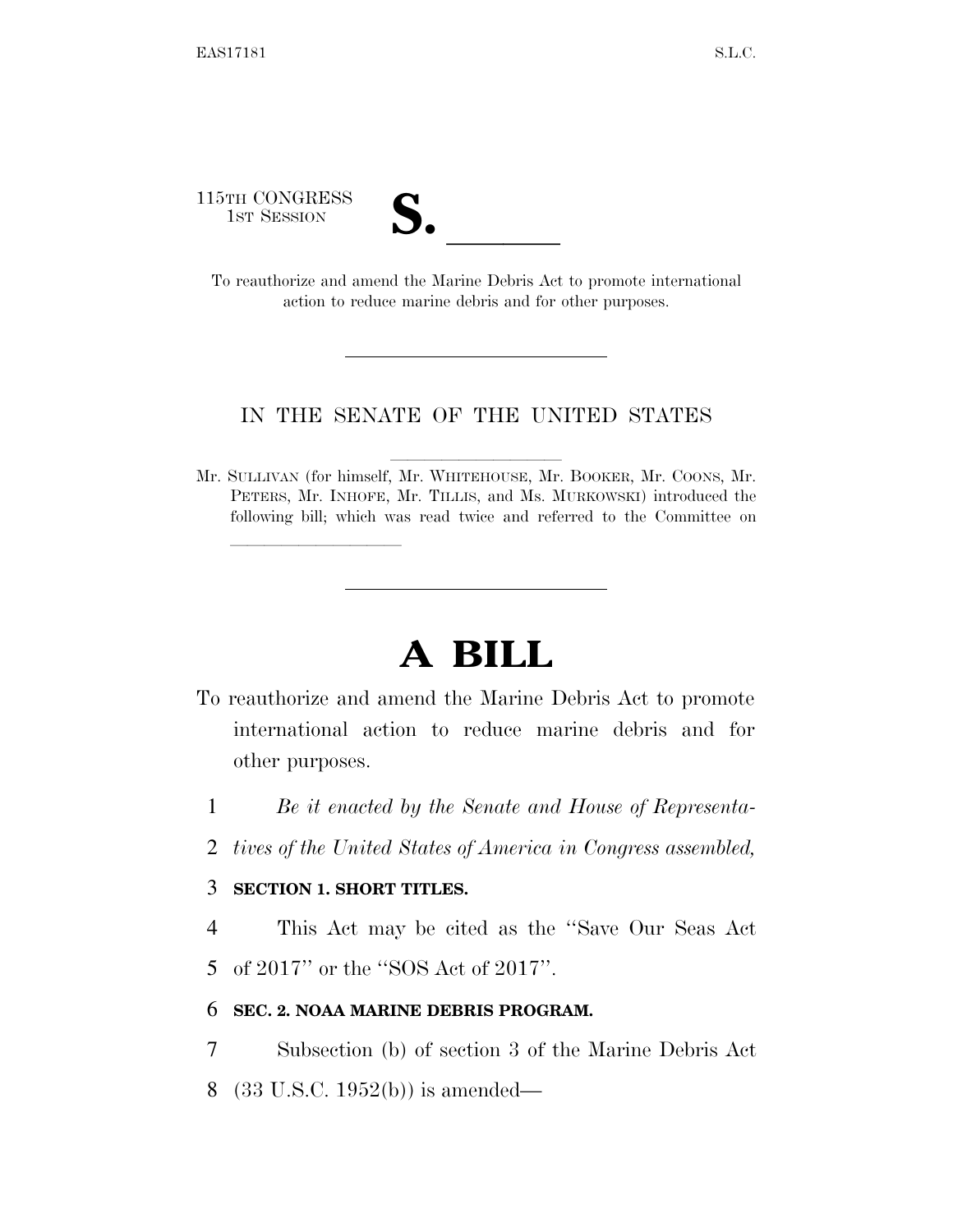| $\mathbf{1}$   | $(1)$ in paragraph $(4)$ , by striking "and" at the    |
|----------------|--------------------------------------------------------|
| $\overline{2}$ | end;                                                   |
| 3              | $(2)$ in paragraph $(5)(C)$ , by striking the period   |
| $\overline{4}$ | at the end and inserting a semicolon; and              |
| 5              | (3) by adding at the end the following:                |
| 6              | $(6)$ work with other Federal agencies to de-          |
| 7              | velop outreach and education strategies to address     |
| 8              | both land- and sea-based sources of marine debris;     |
| 9              | and                                                    |
| 10             | "(7) work with the Department of State and             |
| 11             | other Federal agencies to promote international ac-    |
| 12             | tion to reduce the incidence of marine debris.".       |
| 13             | SEC. 3. ASSISTANCE FOR SEVERE MARINE DEBRIS EVENTS.    |
| 14             | Section 3 of the Marine Debris Act (33 U.S.C. 1952)    |
| 15             | is amended by adding at the end the following new sub- |
| 16             | section:                                               |
| 17             | "(d) ASSISTANCE FOR SEVERE MARINE DEBRIS               |
| 18             | EVENTS.-                                               |
| 19             | "(1) IN GENERAL.—At the discretion of the $Ad-$        |
| 20             | ministrator or at the request of the Governor of an    |
| 21             | affected State, the Administrator shall determine      |
| 22             | whether there is a severe marine debris event.         |
| 23             | $"(2)$ ASSISTANCE.—                                    |
| 24             | "(A) IN GENERAL.—If the Administrator                  |
| 25             | makes a determination under paragraph (1)              |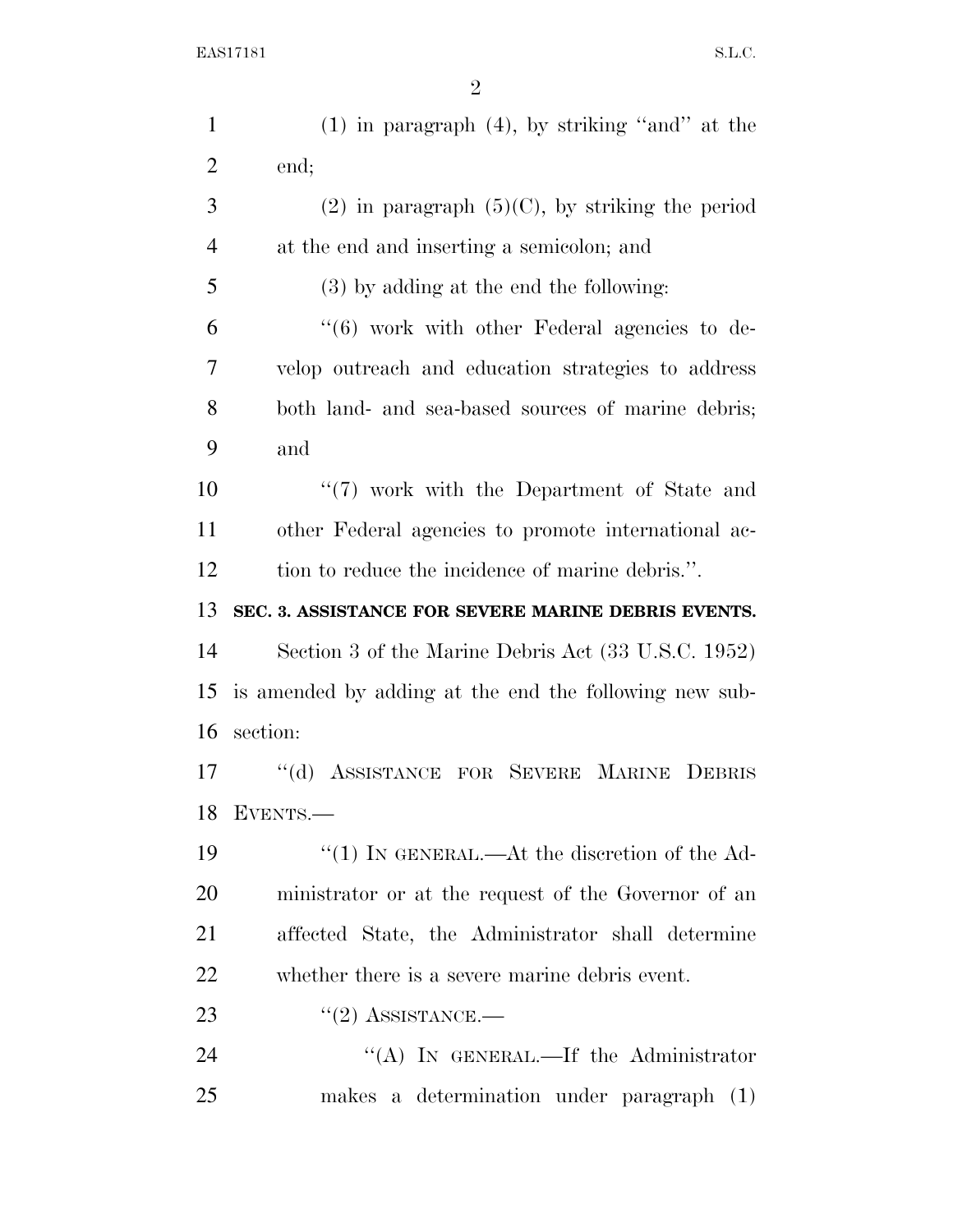| $\mathbf{1}$   | that there is a severe marine debris event, the      |
|----------------|------------------------------------------------------|
| $\overline{2}$ | Administrator is authorized to make sums             |
| 3              | available to be used by the affected State or by     |
| $\overline{4}$ | the Administrator in cooperation with the af-        |
| 5              | fected State—                                        |
| 6              | $f(i)$ to assist in the cleanup and re-              |
| 7              | sponse required by the severe marine de-             |
| 8              | bris event; or                                       |
| 9              | $\lq\lq$ (ii) such other activity as the Admin-      |
| 10             | istrator determines is appropriate in re-            |
| 11             | sponse to the severe marine debris event.            |
| 12             | "(B) PRIORITY ASSISTANCE.—In providing               |
| 13             | assistance under this paragraph, the Adminis-        |
| 14             | trator shall prioritize assistance for activities to |
| 15             | respond to a severe marine debris event—             |
| 16             | $f'(i)$ in a rural or remote community;              |
| 17             | <b>or</b>                                            |
| 18             | "(ii) in a habitat of national concern.              |
| 19             | $``(3)$ FUNDING.—                                    |
| 20             | "(A) FEDERAL SHARE.—The Federal                      |
| 21             | share of the cost of an activity carried out         |
| 22             | under the authority of this subsection shall         |
| 23             | $be$ —                                               |
| 24             | "(i) if the activity is funded wholly by             |
| 25             | funds made available by an entity, includ-           |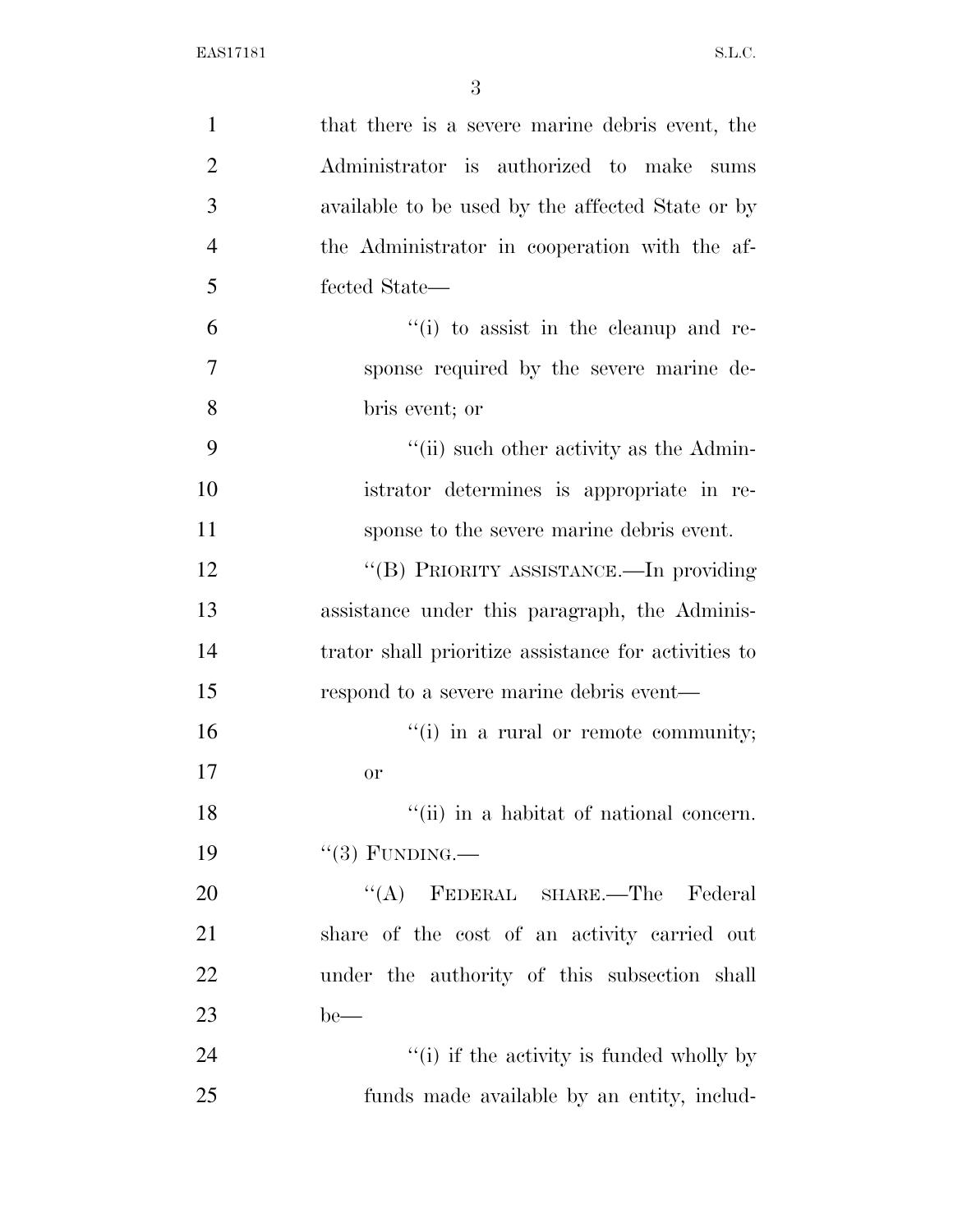EAS17181 S.L.C.

| $\mathbf{1}$   | ing the government of a foreign country, to           |
|----------------|-------------------------------------------------------|
| $\overline{2}$ | the Federal Government for the purpose of             |
| 3              | responding to a severe marine debris event,           |
| $\overline{4}$ | 100 percent of the cost of the activity; or           |
| 5              | "(ii) for any activity other than an ac-              |
| 6              | tivity funded as described in clause (i), 75          |
| 7              | percent of the cost of the activity.                  |
| 8              | "(B) LIMITATION ON ADMINISTRATIVE EX-                 |
| 9              | PENSES.—In the case of an activity funded as          |
| 10             | described in subparagraph $(A)(i)$ , not more         |
| 11             | than 5 percent of the funds made available for        |
| 12             | the activity may by used by the Administrator         |
| 13             | for administrative expenses.".                        |
| 14             | SEC. 4. SENSE OF CONGRESS ON INTERNATIONAL ENGAGE-    |
| 15             | MENT TO RESPOND TO MARINE DEBRIS.                     |
| 16             | It is the sense of Congress that the President        |
| 17             | should—                                               |
| 18             | (1) support Federal funding for research and          |
| 19             | development of bio-based and other alternatives or    |
| 20             | environmentally feasible improvements to materials    |
| 21             | that reduce municipal solid waste and its con-        |
| 22             | sequences in the ocean;                               |
| 23             | (2) work with representatives of foreign coun-        |
| 24             | tries that contribute the most to the global marine   |
| 25             | debris problem to learn about, and find solutions to, |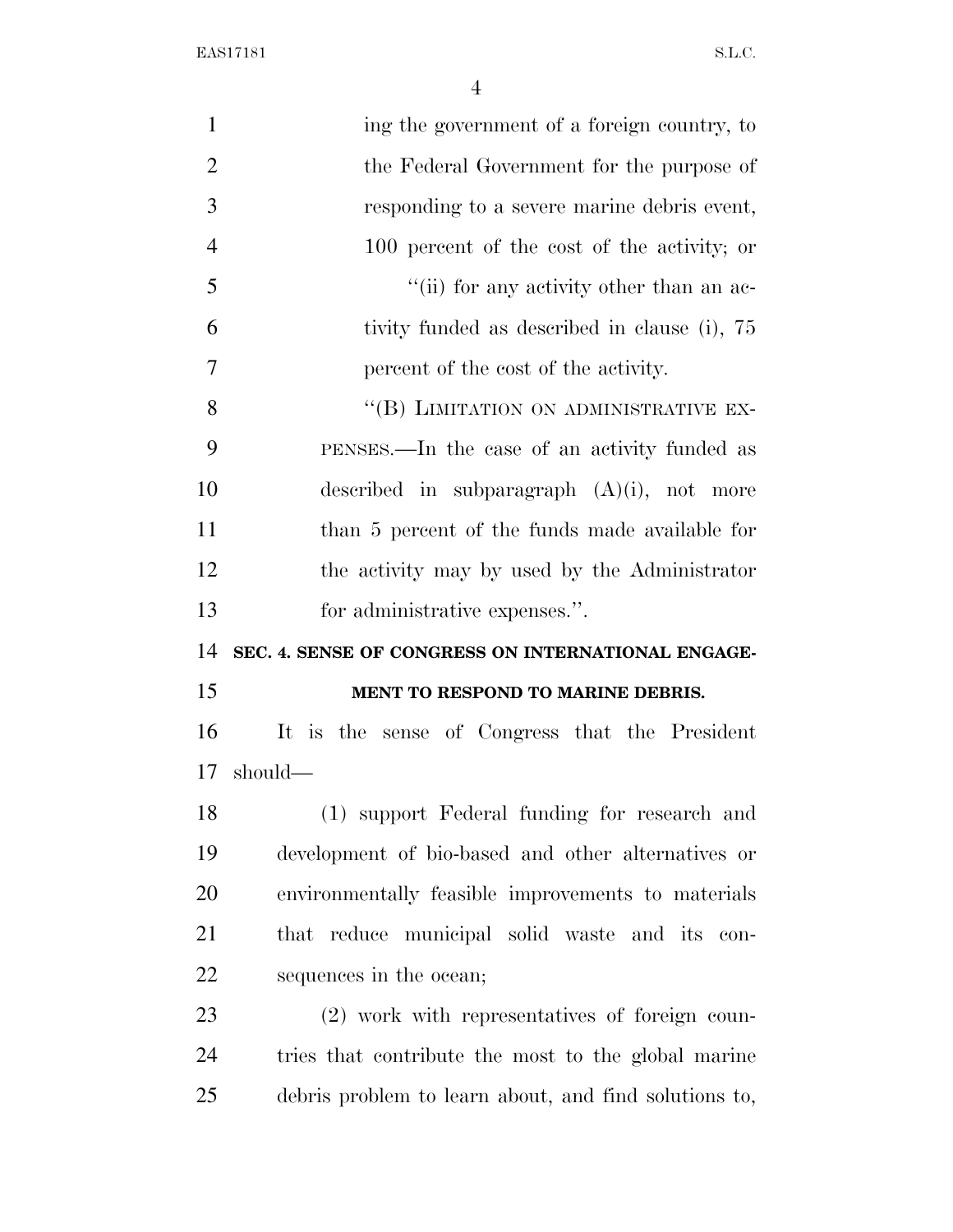| $\mathbf{1}$   | the contributions of such countries to marine debris  |
|----------------|-------------------------------------------------------|
| $\overline{2}$ | in the world's oceans;                                |
| 3              | $(3)$ carry out studies to determine—                 |
| $\overline{4}$ | (A) the primary means by which solid                  |
| 5              | waste enters the oceans;                              |
| 6              | (B) the manner in which waste manage-                 |
| 7              | ment infrastructure can be most effective in          |
| 8              | preventing debris from reaching the oceans;           |
| 9              | (C) the long-term economic impacts of ma-             |
| 10             | rine debris on the national economies of each         |
| 11             | country set out in paragraph (1) and on the           |
| 12             | global economy; and                                   |
| 13             | (D) the economic benefits of decreasing the           |
| 14             | amount of marine debris in the oceans;                |
| 15             | (4) work with representatives of foreign coun-        |
| 16             | tries that contribute the most to the global marine   |
| 17             | debris problem, including land-based sources, to con- |
| 18             | clude one or more new international agreements that   |
| 19             | include provisions-                                   |
| 20             | $(A)$ to mitigate the risk of land-based ma-          |
| 21             | rine debris contributed by such countries reach-      |
| 22             | ing an ocean; and                                     |
| 23             | (B) to increase technical assistance and in-          |
| 24             | vestment in waste management infrastructure,          |
| 25             | if the President determines appropriate; and          |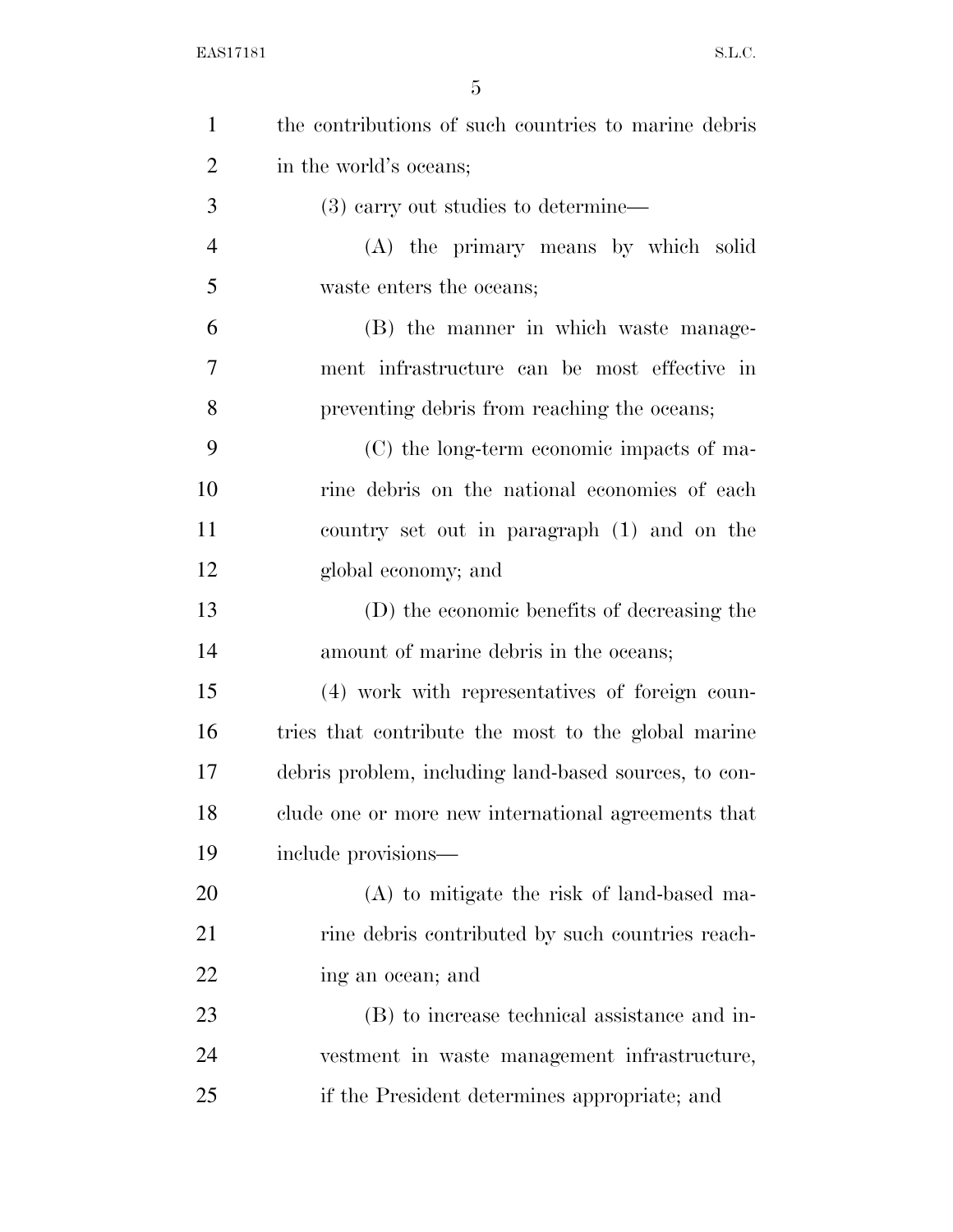| $\mathbf{1}$   | (5) encourage the United States Trade Rep-                    |
|----------------|---------------------------------------------------------------|
| $\overline{2}$ | resentative to consider the impact of marine debris           |
| 3              | in relevant future trade agreements.                          |
| $\overline{4}$ | SEC. 5. MEMBERSHIP OF THE INTERAGENCY MARINE DE-              |
| 5              | BRIS COORDINATING COMMITTEE.                                  |
| 6              | Section $5(b)$ of the Marine Debris Act $(33 \text{ U.S.C.})$ |
| 7              | $1954(b)$ is amended—                                         |
| 8              | $(1)$ in paragraph $(4)$ , by striking "; and" and            |
| 9              | inserting a semicolon;                                        |
| 10             | $(2)$ by redesignating paragraph $(5)$ as para-               |
| 11             | $graph(7)$ ; and                                              |
| 12             | $(3)$ by inserting after paragraph $(4)$ the fol-             |
| 13             | lowing:                                                       |
| 14             | $\lq(5)$ the Department of State;                             |
| 15             | $\lq\lq (6)$ the Department of the Interior; and".            |
| 16             | SEC. 6. AUTHORIZATION OF APPROPRIATIONS.                      |
| 17             | Section 9 of the Marine Debris Act (33 U.S.C. 1958)           |
| 18             | is amended to read as follows:                                |
| 19             | "SEC. 9. AUTHORIZATION OF APPROPRIATIONS.                     |
| 20             | "There are authorized to be appropriated for each fis-        |
| 21             | cal year 2018 through 2022—                                   |
| 22             | $\lq(1)$ to the Administrator for carrying out sec-           |
| 23             | tions 3, 5, and 6, $$10,000,000$ , of which no more           |
| 24             | than 10 percent may be for administrative costs;              |
| 25             | and                                                           |